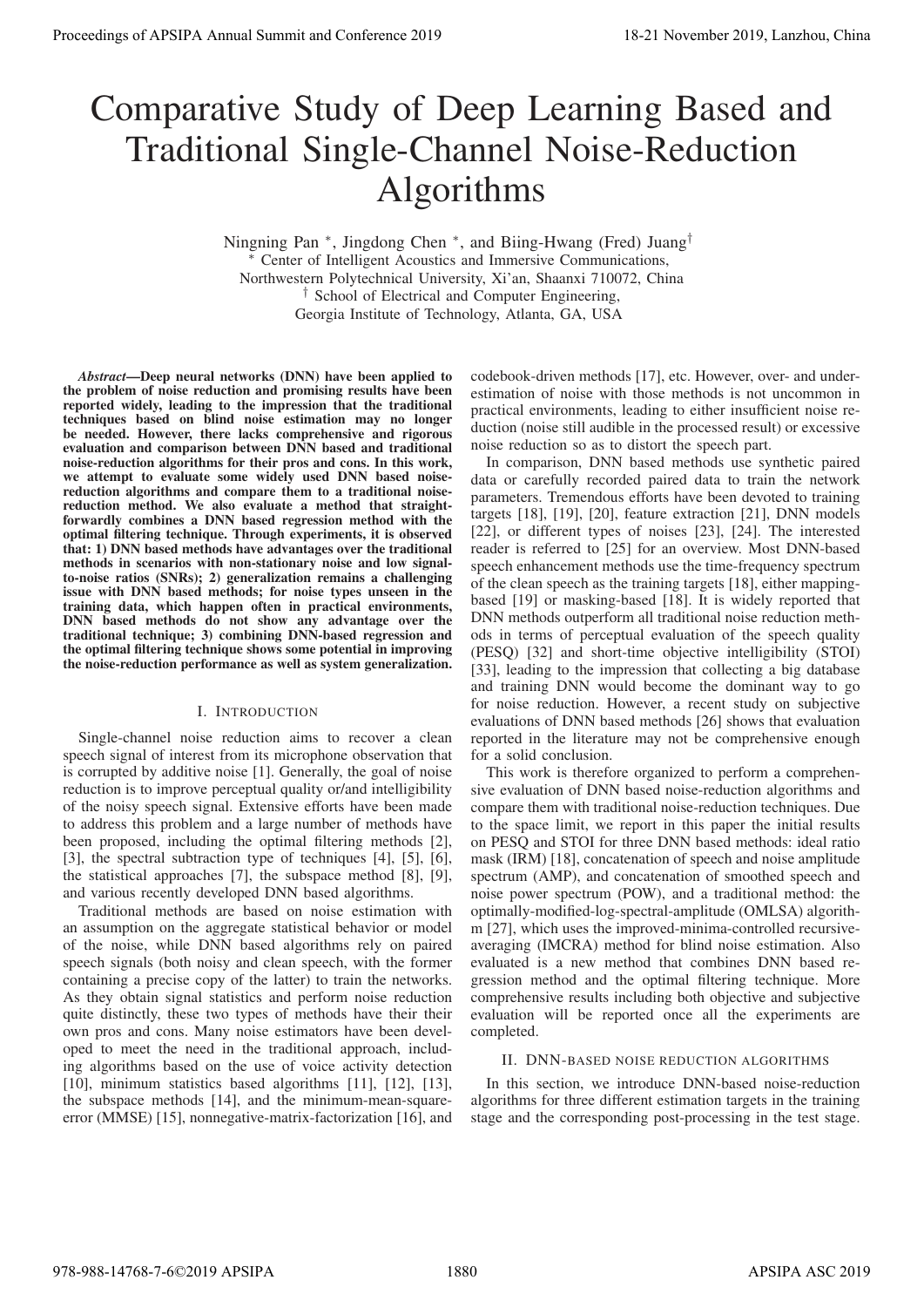# *A. Signal model*

Consider the single-channel noise-reduction problem where the time-domain noisy observation signal is in the following form:

$$
y(n) = x(n) + v(n),
$$
\n(1)

with  $x(n)$  and  $v(n)$  being, respectively, the clean speech signal of interest and the additive noise, and  $n$  denoting the discrete-time index.  $x(n)$  and  $v(n)$  are assumed to be uncorrelated. Transforming  $y(n)$  into the short-time-Fouriertransform (STFT) domain gives

$$
Y(k, l) = X(k, l) + V(k, l),
$$
 (2)

where  $k$  is the frequency index,  $l$  denotes the frame index, and  $Y(k, l)$ ,  $X(k, l)$  and  $V(k, l)$  are, respectively, the STFTs of the noisy speech, clean speech and noise signals. The objective of noise reduction is then to recover the clean speech  $X(k, l)$ given  $Y(k,l)$ .

# *B. Training stage*

A critical decision to be made before training a DNN is the representation vectors that serve as the input and the output of the networks, respectively. In this work, we use the logarithmic amplitude (log-amplitude) spectra of the noisy speech as the input of DNN. Mathematically, the *lth* frame log-amplitude spectrum of  $Y(k, l)$  is defined as Proceeding of APSIPA Annual Summit and Co-Fare 2019 18-21 November 2019 18-21 November 2019, Lanzhou, China 1882<br>
4. Consider the supportion of the super-field in the conference 2019<br>
Between Summit and Conference 2019<br>
B

$$
\mathbf{Y}_{\text{log}}^l = [Y_{\text{log}}(0, l), \dots, Y_{\text{log}}(k, l), \dots, Y_{\text{log}}(N/2, l)]^T,
$$
 (3)

where N is the FFT length and  $Y_{log}(k,l) = log(|Y(k,l)|+c)$ <br>with c being set to  $10^{-10}$ . The input of DNN denoted as with c being set to  $10^{-10}$ . The input of DNN, denoted as  $\mathbf{Y}^{l-\tau:l+\tau}$  is a concatenation of  $2\tau+1$  frames centered at  $\mathbf{Y}_{\text{log}}^{l-\tau:l+\tau}$ , is a concatenation of  $2\tau + 1$  frames centered at  $\mathbf{Y}_{l}^{l}$  ${\bf Y}_{\log}^l,$  i.e.,

$$
\mathbf{Y}_{\text{log}}^{l-\tau:l+\tau} = \left[ (\mathbf{Y}_{\text{log}}^{l-\tau})^T, \dots, (\mathbf{Y}_{\text{log}}^{l})^T, \dots, (\mathbf{Y}_{\text{log}}^{l+\tau})^T \right]^T, \quad (4)
$$

where the superscript  $l - \tau : l + \tau$  denotes a set of frame indices  $\{l-\tau, l-\tau+1, \ldots, l+\tau\}$ . In the traditional terminology, this represents a block-based (as opposed to frame-based) processing.

In this paper, we focus on the evaluation of three different training targets as output of the DNN, namely, the ideal ratio mask (IRM), the signal amplitude spectrum (AMP), and the signal power spectrum (POW).

• The IRM is defined as

$$
G_{\rm IRM}(k,l) = \sqrt{\frac{|X(k,l)|^2}{|X(k,l)|^2 + |V(k,l)|^2}}.\tag{5}
$$

The corresponding lth frame of IRM is the target of DNN.

- The AMP is a concatenation of the *l*th frame of  $X_{\text{log}}^l$  and  $V_{\text{log}}^l$ , which are defined the same way as  $Y_{\text{log}}^l$  in (3) and  $(4)$ .
- The speech power spectrum is computed in a recursive way

$$
\phi^X(k,l) = \alpha \phi^X(k,l-1) + (1-\alpha)|X(k,l)|^2, \quad (6)
$$

where  $\alpha$  is the smoothing parameter, which is set to 0.95 in this work. The noise power spectrum  $\phi^V(k,l)$  is defined the same way. The lth frame speech log-power spectrum is defined as

$$
\boldsymbol{\phi}_{\log}^{X,l} = [\phi_{\log}^X(0,l), \dots, \phi_{\log}^X(k,l), \dots, \phi_{\log}^X(N/2,l)]^T
$$

where  $\phi_{\text{log}}^{X}(k, l) = \log(\phi^{X}(k, l) + c)$ . (The noise log-<br>power spectrum  $\phi_{\text{log}}^{V,l}$  is defined analogously to  $\phi_{\text{log}}^{X,l}$ . The third target, POW, is a concatenation of the *l*th frame  $\phi_{\text{log}}^{X,l}$  and  $\phi_{\text{log}}^{V,l}$ .

## *C. Test stage*

In the test stage, we need to obtain the enhanced speech based on the use of the noisy speech and the aforementioned three different DNN targets.

• To recover the clean speech using IRM, we have

$$
\ddot{X}_{\text{IRM}}(k,l) = \ddot{G}_{\text{IRM}}(k,l)Y(k,l),\tag{7}
$$

where  $\hat{G}_{\text{IRM}}(k,l)$  is the estimation of IRM from DNN.

• To recover the clean speech using AMP, two different ways could be applied. The first one is to directly recover speech signal from output of DNN:

$$
\hat{X}_{\text{AMP}}(k,l) = \exp\left[\hat{X}_{\text{log}}(k,l)\right].\tag{8}
$$

The other way is to combine DNN output with optimal filtering technique. The speech and noise power spectra can be estimated from (8) as (6), which are denoted as  $\hat{\phi}_{\text{AMP}}^X(k, l)$  and  $\hat{\phi}_{\text{AMP}}^Y(k, l)$  respectively. Then the traditional Wiener filter is computed as traditional Wiener filter is computed as

$$
\hat{G}_{\text{W,AMP}}(k, l) = \frac{\hat{\phi}_{\text{AMP}}^X(k, l)}{\hat{\phi}_{\text{AMP}}^X(k, l) + \hat{\phi}_{\text{AMP}}^Y(k, l)}.
$$
 (9)

We then have

$$
\hat{X}_{\text{AMP},\text{W}}(k,l) = \hat{G}_{\text{W,AMP}}(k,l)Y(k,l). \tag{10}
$$

Besides the classic Wiener filter, many different filters could be applied [2].

To recover the clean speech using POW, we first compute the speech and noise power spectra from the DNN outputs as

$$
\hat{\phi}_{\text{POW}}^{X}(k,l) = \exp\left[\hat{\phi}_{\text{log}}^{X}(k,l)\right],
$$
  

$$
\hat{\phi}_{\text{POW}}^{V}(k,l) = \exp\left[\hat{\phi}_{\text{log}}^{V}(k,l)\right].
$$
\n(11)

Then, the Wiener filter defined in (9) can be computed as

$$
\hat{G}_{\text{W,POW}}(k,l) = \frac{\hat{\phi}_{\text{Pow}}^X(k,l)}{\hat{\phi}_{\text{Pow}}^X(k,l) + \hat{\phi}_{\text{Pow}}^V(k,l)}.
$$
 (12)

Applying this filter to  $Y(k, l)$  gives

$$
\hat{X}_{\text{POW,W}}(k,l) = \hat{G}_{\text{W,POW}} Y(k,l). \tag{13}
$$

Then the time-domain enhanced signal is obtained using the overlap-add technique.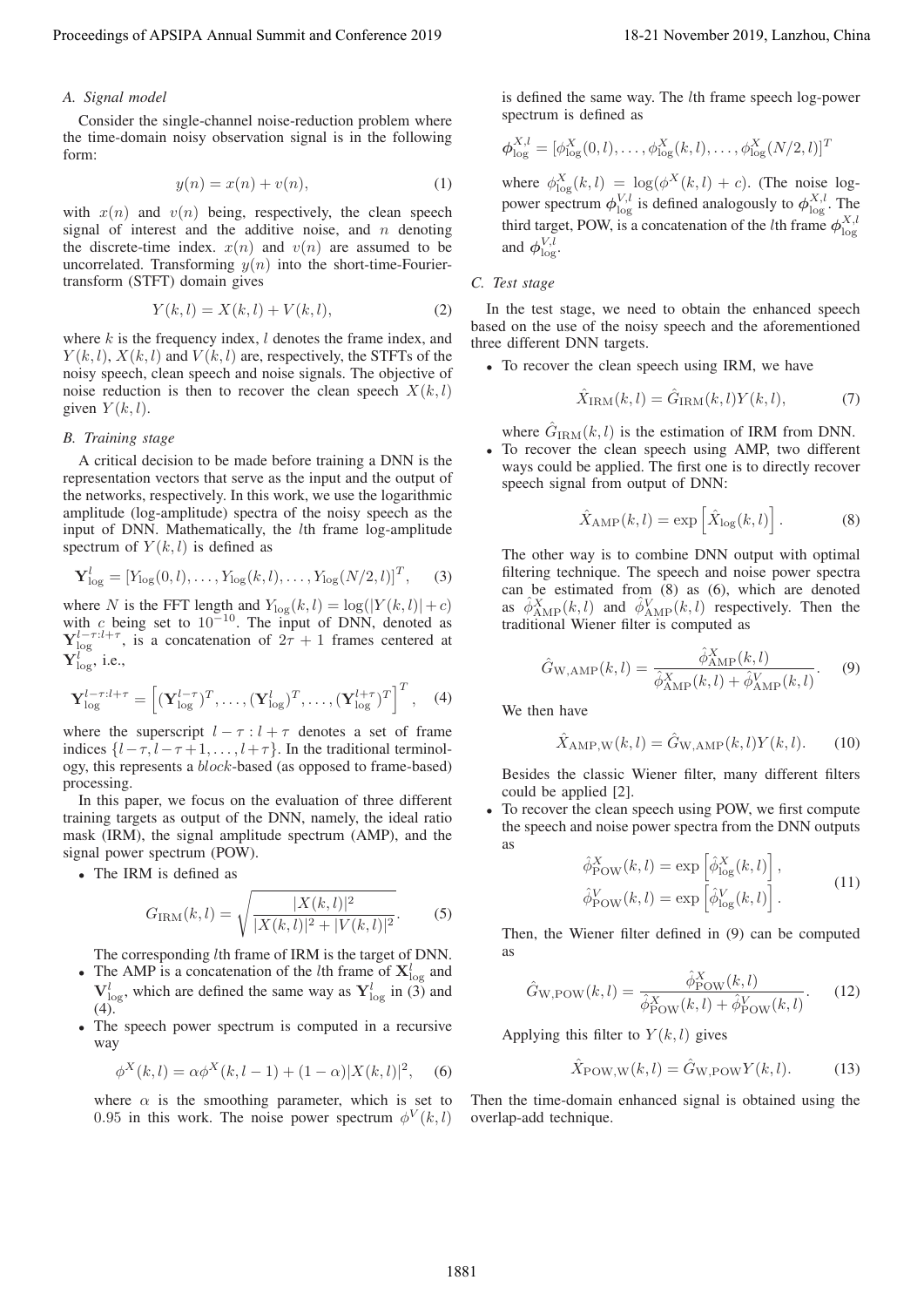#### III. EXPERIMENTAL SETUP

### *A. Training Data*

We construct the noisy training data by artificially adding noises to clean speech signals at a specified SNR level. The noise data set was collected from various sound packs published on https://www.freesound.org, which consists of 432 noise signals recorded in different acoustic environments and the total duration is approximately 18 hours. The packs we use are the same as those in [21]. This data set varies in amount, diversity and duration in comparison with the Hu noise database [29] and it is an extended version of [30]. As for the clean speech data set, 4620 clean utterances from the TIMIT database [28] were used, which were spoken by 462 female and male speakers. Each sentence was used 50 times, which gives us  $4620 \times 50$  clean sentences in total. The time-domain energy level of the clean sentences, including the reused ones, was scaled to be between <sup>−</sup>22 dB and <sup>−</sup>3 dB in order to make DNN generalize to different energy levels. Noise was then added to the clean speech sentences, where noise was randomly selected from the constructed freesound noise dataset at a SNR level randomly chosen between <sup>−</sup>10 dB and 15 dB at a step of 1 dB. In total, more than 100 hours noisy training data were constructed. The generated training data were split into training and validation sets at a proportion of 9:1. Proceeding of APSIPA Annual Summit at Circles on 2019<br>
2. The heading conference 2019 18-21 November 2019 18-21 November 2019 18-21 November 2019 18-21 November 2019 18-21 November 2019 18-21 November 2019 18-21 November

### *B. Test data*

We constructed three different test sets.

- 1) 15 different noise signals were randomly picked up from the training noise set, each of which is mixed with 100 sentences extracted from the TIMIT test set (with 50 from male speakers and the other 50 from female speakers) at five input SNR levels ranging from <sup>−</sup>5 dB to 15 dB at a step of 5 dB. Similar to the training set, the time-domain energy level is normalized to be between <sup>−</sup>22 dB and <sup>−</sup>3 dB.
- 2) Different from the first test set, 15 types of noise from the NOISEX-92 database are used, which is considered to be unseen noise types.
- 3) The third test set is recorded in an anechoic chamber. There are two loud speakers set up in the chamber, with one louder speaker playing pink noise and the other playing back a clip of clean speech in English read by a female speaker, which is not included in the TIMIT database. A single microphone is used to record the mixed speech.

# *C. Configurations*

The frame length and frame shift are set to 32 milliseconds and 16 milliseconds respectively. The sampling rate is 16 kHz. STFT has 512 frequency bins, which corresponds to a 257 dimensional output for IRM, and 514-dimensional output for AMP and POW. The input frames  $\tau$  is set to 2, leading to  $5\times257$ -dimensional input. The DNN has 4 hidden layers, each with 1024 hidden units. The learning rate is set to 0.<sup>0008</sup> at the first epoch, and for the subsequent epoches, adjusted according to exponential decay as  $LR = \max(0.008 \cdot 0.95^{E-1}, 0.0001)$ , where  $E$  is the epoch. The batch size is set to 512. The dropout rate is set to 0.2. In the hidden layers, all nodes use a rectified

TABLE I THE AVERAGE PESQ AND STOI SCORES OVER 15 TYPES OF NOISE FROM THE TRAINING NOISE SET.

| $SNR$ (dB)  |              | $-5$ | $\Omega$ | 5    | 10   | 15   |
|-------------|--------------|------|----------|------|------|------|
|             | <b>Noisy</b> | 1.48 | 1.80     | 2.14 | 2.49 | 2.83 |
| <b>PESO</b> | <b>IRM</b>   | 2.08 | 2.49     | 2.82 | 3.11 | 3.34 |
|             | AMP          | 1.76 | 2.09     | 2.42 | 2.72 | 3.03 |
|             | AMP-Wiener   | 2.04 | 2.41     | 2.71 | 2.97 | 3.23 |
|             | POW-Wiener   | 1.75 | 2.08     | 2.41 | 2.72 | 3.02 |
|             | OMLSA        | 1.46 | 1.92     | 2.34 | 2.71 | 3.05 |
| <b>STOI</b> | <b>Noisy</b> | 0.63 | 0.73     | 0.83 | 0.90 | 0.95 |
|             | <b>IRM</b>   | 0.73 | 0.83     | 0.90 | 0.94 | 0.97 |
|             | AMP          | 0.69 | 0.78     | 0.83 | 0.87 | 0.90 |
|             | AMP-Wiener   | 0.73 | 0.83     | 0.89 | 0.93 | 0.96 |
|             | POW-Wiener   | 0.64 | 0.74     | 0.83 | 0.90 | 0.95 |
|             | <b>OMLSA</b> | 0.63 | 0.73     | 0.83 | 0.90 | 0.95 |

linear activation function. In the output layer, all nodes are linear for AMP and POW, and sigmoid for IRM. The hyper parameter  $\alpha$  in (6) is chosen to be 0.2 for AMP-Wiener in the test stage.

#### IV. EXPERIMENTAL RESULTS

We evaluated the performance using two metrics: PESQ and STOI. The PESQ is a metric for speech quality. Its score ranges from <sup>−</sup>0.5 to 4.5. The higher the PESQ score, the better the speech quality. The STOI is computed from the correlation of the temporal envelopes of the degraded speech signal and its clean reference. It has been shown empirically that STOI scores are strongly correlated with human speech intelligibility scores.

The aforementioned DNN based noise-reduction algorithms are compared to the OMLSA algorithm [27], which is a widely used traditional algorithm for noise reduction. In OMLSA, noise statistics are estimated with the IMCRA algorithm.

Table I lists the average PESQ and STOI scores of four DNN based algorithms, i.e., IRM, AMP, AMP-Wiener, POW and the traditional OMLSA algorithm on 15 types of noise taken from the training set. One can see that DNN based algorithms show great advantages in comparison with OMLSA. We can also observe that instead of estimating the speech spectrum directly with DNN (AMP), it is better to estimate speech power spectrum and apply speech enhancement filters to the noisy speech (AMP-Wiener), which give us relatively competitive PESQ and STOI scores to IRM.

Table II presents the average PESQ and STOI scores of DNN based algorithms and the traditional OMLSA algorithm on 15 types of noises from the NOISEX-92 data set, which is not included in the training set. Overall, the OMLSA algorithm outperformed DNN based algorithms in PESQ, while IRM and AMP-Wiener performs better on STOI. Compared with results in table I, the performances of DNN based algorithms degrade significantly in this scenario, which indicates the problem of DNN with generalization.

To gain more insights into the results in table II, we present in Fig. 1 the PESQ scores of noisy and enhanced speech signals for IRM and OMLSA for all types of noise from the NOISEX-92 data set with SNR set at 10 dB. Performances of both DNN based and traditional algorithms varied over noise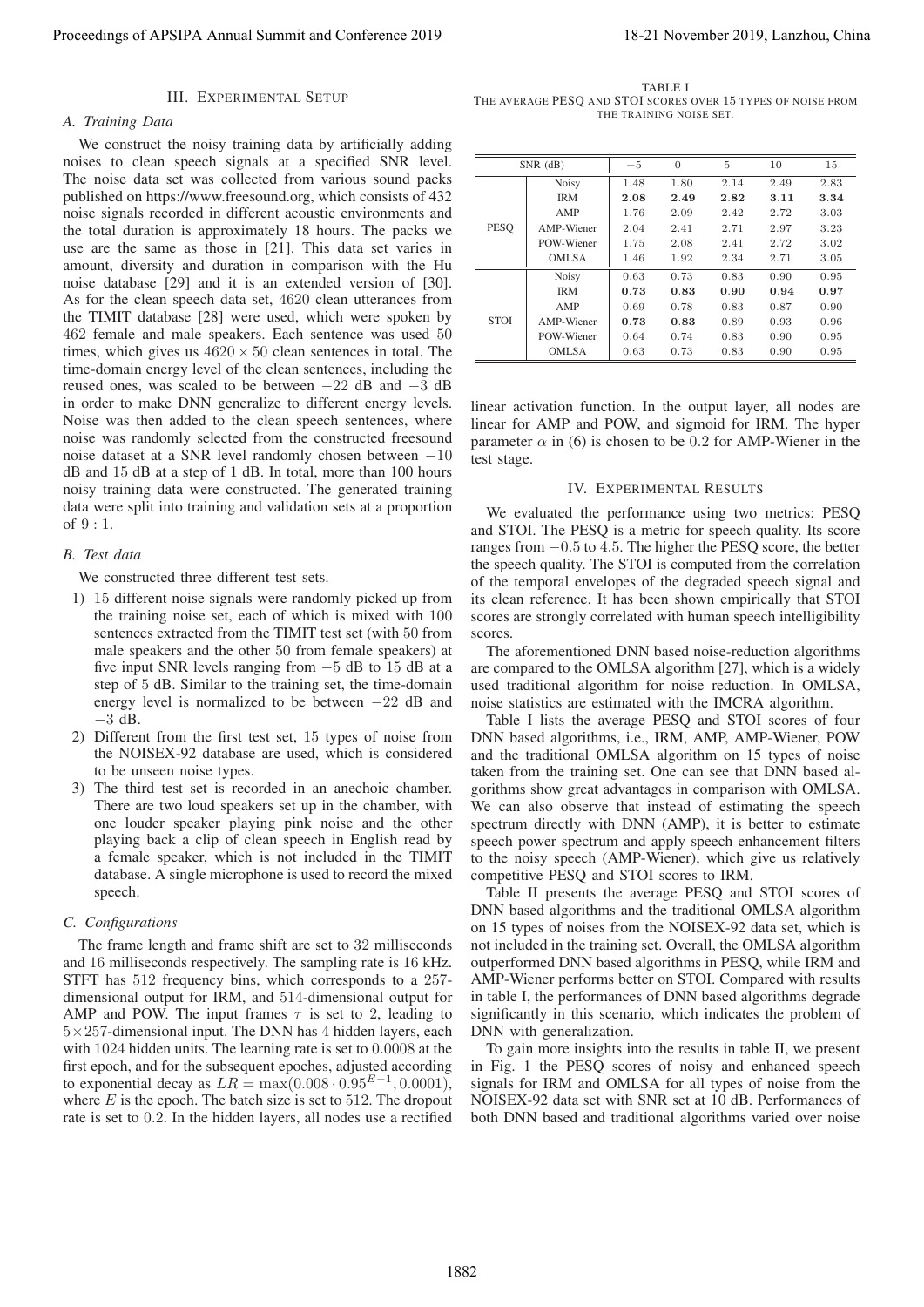TABLE II THE AVERAGE PESQ AND STOI SCORES OVER 15 NOISES FROM NOISEX-92 DATA SET.



Fig. 1. PESQ scores of mixtures, IRM and OMLSA enhanced speeches corrupted by noises from NOISEX-92 database at an SNR of 10 dB.

types. From Fig. 1, one can see that DNN works better on nonstationary types of noise, like babble, factory, and machine-gun noise. However, it failed to generalize to white noise, which is not included in the training set. The traditional algorithm, OMLSA, works better on stationary noises such as white, pink, and hfchannel noise.

Figure 2 plots noisy and enhanced speech signals by the DNN based algorithm, IRM, and the traditional OMLSA method as well as their spectrograms on the third test set, i.e., signals recorded in an anechoic chamber. One can see that IRM removed almost all noise during speech silence. It also degrades speech, particularly at high frequencies, which are highlighted in red boxes. Besides IRM, the other three DNN based algorithms also have the tendency to remove high frequency speech components, which is plotted to same space. In comparison, OMLSA preserves more high frequency components, but produces less noise reduction in silence parts. It also seems to have more speech distortion at low frequencies as shown in blue boxes. This is mainly due to the low SNR of the recording, which results in over estimation of noise, thereby causing distortion to enhanced speech.

#### V. SUMMARY

This work presented a comparative study of widely used DNN based noise-reduction algorithms (IRM, AMP and POW) and the traditional OMSLA noise-reduction method. We al-



Fig. 2. A visualized comparison between OMLSA and IRM dealing with a recording corrupted by pink noise. (a) Clean speech in time domain. (b) The spectrogram of the clean speech. (c) Noisy speech (corrupted by pink noise) recorded in anechoic chamber. (d) The spectrogram of the noisy speech. (e) The enhanced speech by IRM. (f) The estimated speech spectrogram by IRM. (g) The enhanced speech by OMLSA. (h) The estimated speech spectrogram by OMLSA.

so presented an algorithm that combines DNN results with Wiener filter, denoted as AMP-Wiener. The following conclusions are made through experimental results.

- 1) DNN based algorithms performs better in low-SNR and non-stationary noise cases than the traditional OMSLA method.
- 2) DNN based methods achieves more noise reduction in silence periods; however, they have tendency to add more speech distortion at high frequencies where the subband SNR is low.
- 3) Generalization is indeed a big issue for DNN based